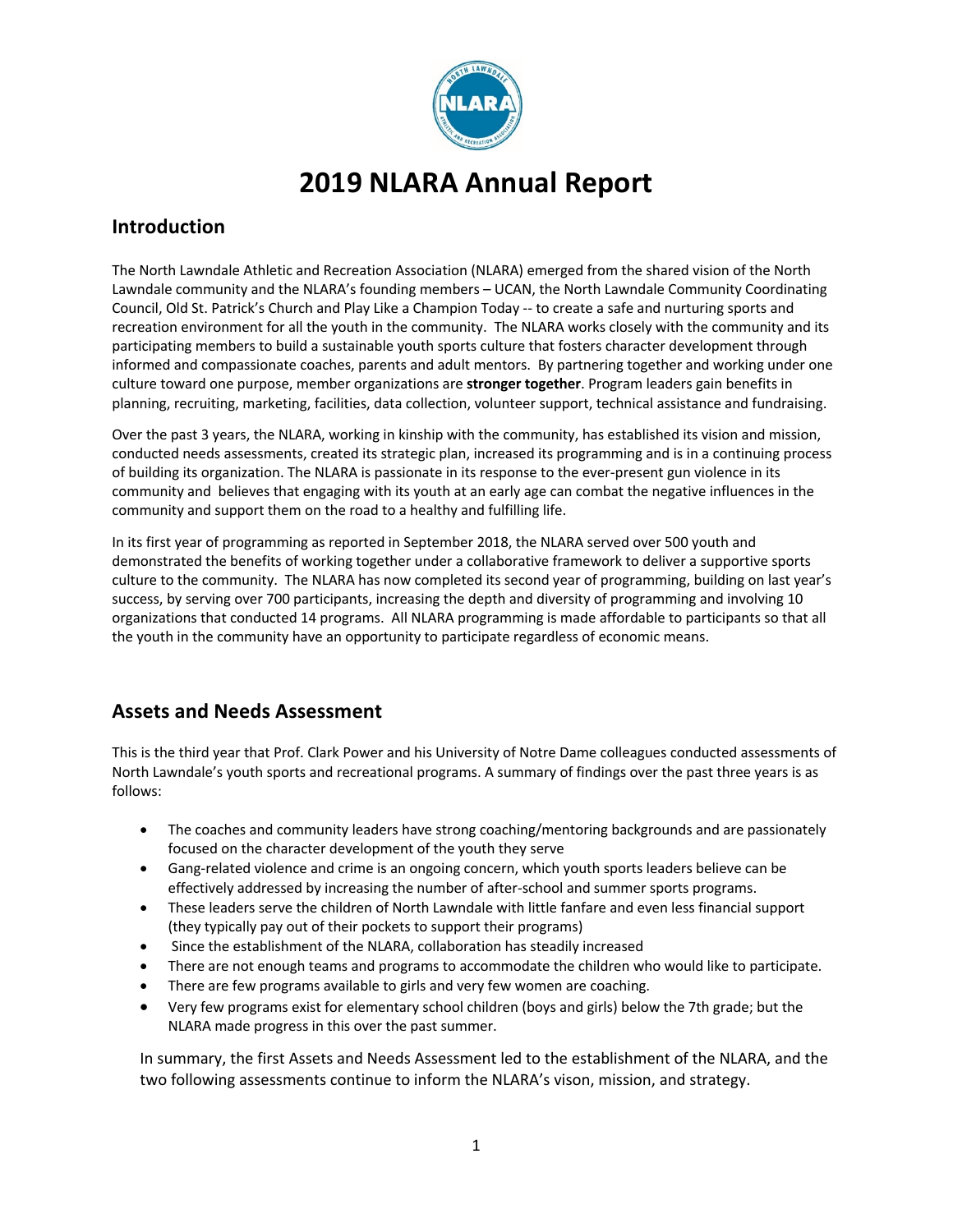# **Summer Programming Summary:**



2019 NLARA Summer Programming

\*New participant; \*\*Program discontinued (see below)

# **2019 Programming**

- $\checkmark$  North Lawndale Eagles Football: Included daily practices through the summer and games in the fall. The Eagles, led by Coach Charles Rice, have had a notable community presence for over 30 years, providing programming for boys ages 6-14.
- $\checkmark$  The Bloc uses the discipline of boxing to provide mentorship, academic support for Chicago's youth. This summer, The Bloc introduced a program for high school-aged youth.
- $\checkmark$  The Investment, a ministry of Lawndale Community Church, runs year-round basketball programming and conducted practices and games throughout the summer.
- ü **Boxing Out Negativity** organized three community events throughout the summer and held daily boxing practice that included distance running, cycling and competitions
- ü **Endless Energy** hosted a shooting clinic and collaborated with Old St. Pats volunteers to run a 4-week basketball camp in August called Trust the Process. Both events focused on skill and character development.
- ü **Urban Initiatives\***organized a multi-sport camp for children in grades K-4 and invited outside organizations to run introductory clinics for sports like Ultimate Frisbee
- $\checkmark$  DRW Prep hosted a basketball camp for high school-aged women and men. The camp included discussions on physical health, nutrition and the importance of educational achievement.
- ü **Four Point Play\*** presented a skills development camp for girls and boys over Labor Day.

\*New program members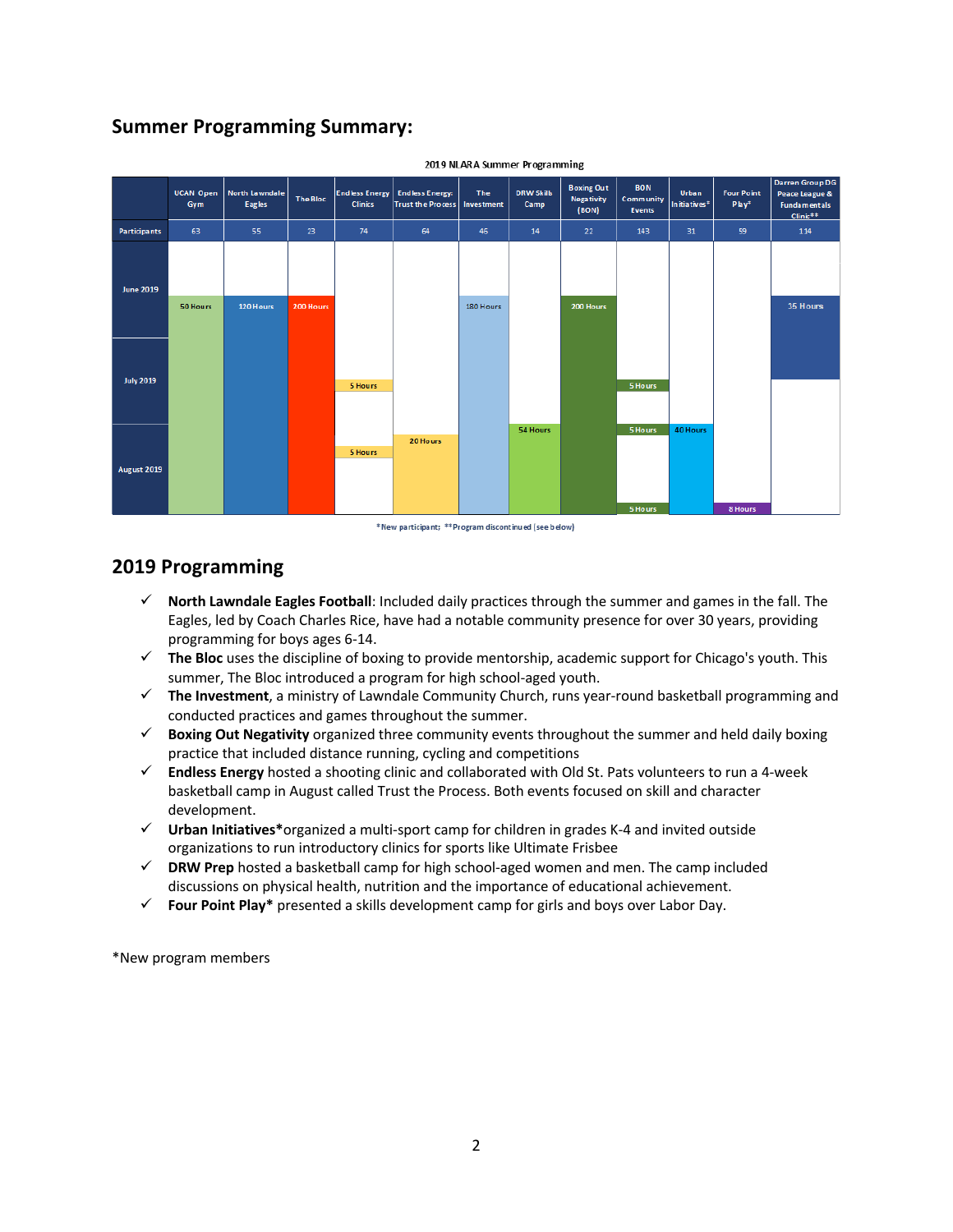### **Program Outcomes**

The NLARA, strives to reach an increasing number of participants and targets underserved demographics including girls, grades K-5, and first-time participants. In addition, the NLARA seeks to include a wider range of sports experiences.



**Participation**: There were **708** participants across all the programs (32% increase from last year). Survey results indicated that 21% of the participants had not engaged in a sports program during the previous year.



**Gender:** Most programs continue to serve predominantly male participants but there was improvement in gender diversity due to targeted recruiting by DRW Prep, Urban Initiatives, Endless Energy and Four Point Play.





**Sport Variety**: In 2018, summer programming was offered in only three sports with 82% of the participants involved in basketball. In 2019, by introducing new programming to the community, the concentration in basketball declined by 29%. The community events were the largest contributor to the decrease, but excluding community events, the basketball concentration still declined.

**Age Distribution:** The NLARA targeted younger participants this year, resulting in a substantial improvement over the prior year in both the 10 and under and 11 - 14 age groups. The NLARA recognizes that engaging children when they are young will lead to higher retention rates as they grow older.

**BMI Data:** Weight can be a significant factor impacting a child's physical health. This year, the registration gathered included height/weight data. For those replying to the question, **47%** of the participants were at an unhealthy weight (underweight, overweight, obese). The NLARA plans to build out trend data in in this area over time.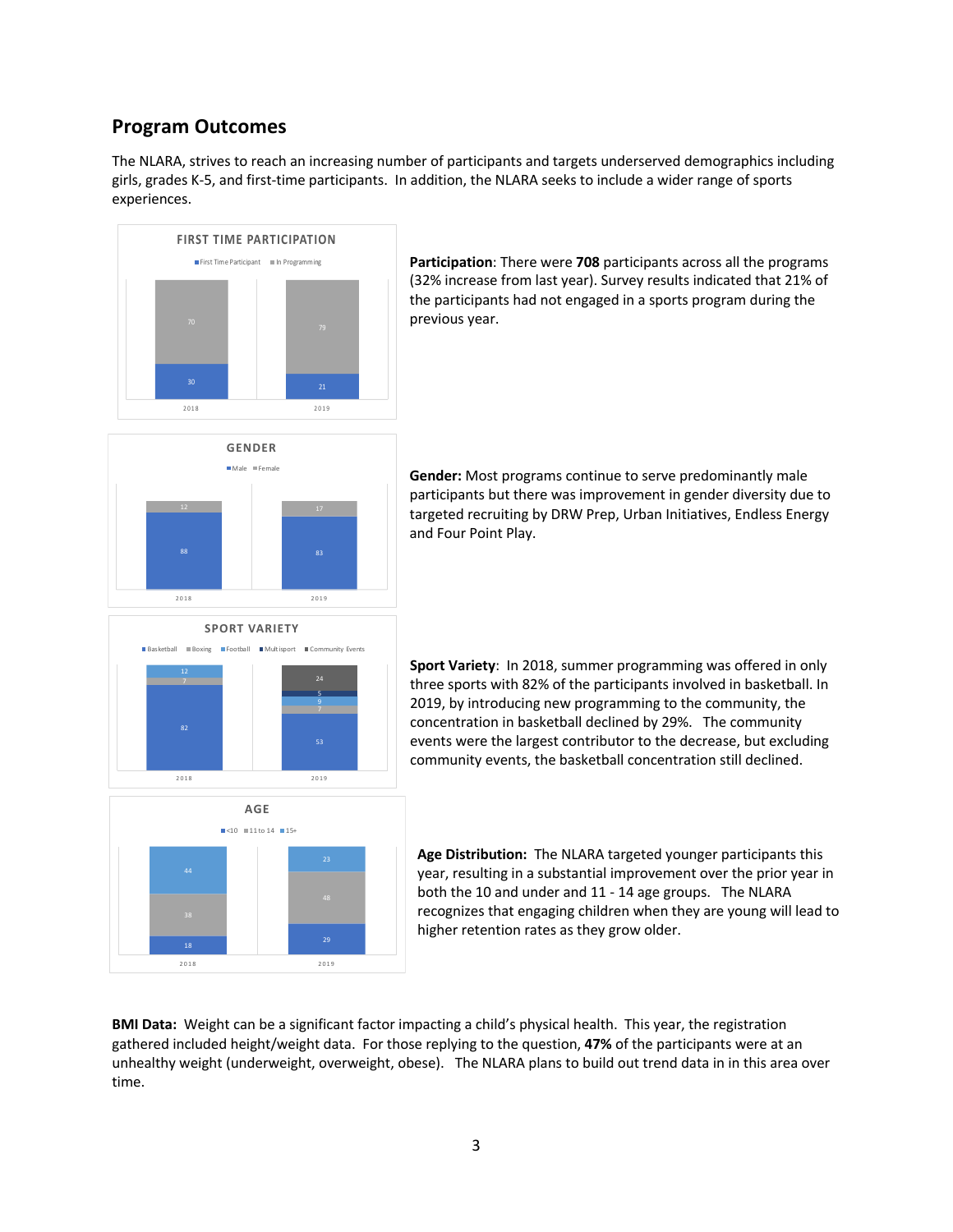**Athlete Surveys:** 190 or 42% of participating athletes completed the survey. While the survey collection rate is reasonably high, the percentage of surveys collected declined from last year (60% rate) and more work needs to be done in this area (see Operational Discussion below).

Survey items asked whether the student athletes had fun, liked their coach, were taught to respect their teammates, showed kindness, practiced sportsmanship and were encouraged to be good students. These items reflect the NLARA commitment to developing a sport culture that is fun for all participants, builds relationships, teaches moral values and encourages effort in the classroom. Similar to last year, the results were consistently strong: on a scale of 1 - 5, the mean ratings for each item across the programs ranged from 4.25 (no coaches yelled at me) to 4.76 (like coach/leader).

**Expanding Horizons**: The NLARA seeks to expand participants' experience beyond the North Lawndale community. Program leaders, as they did last year, continued that focus.

- **The Investment** took their athletes to 2 out of town, weekend basketball tournaments.
- **The Bloc** explored Chicago by going to various museums and training at different gyms. In Mid-October, members traveled to Ohio to watch a fellow fighter compete for a spot on the U.S. team. **Boxing Out Negativity** took their athletes on weekly 5K runs through various Chicago parks and participated in monthly bike rides around the Chicagoland area.

**Showcasing the Talents of Youth Sports Leaders and Participants in North Lawndale:** The depiction of North Lawndale in the press this summer continued to highlight gun violence, which contributed to a lingering negative image of the community. The NLARA strives to change that narrative and shine a light on the gifts of the community and we are succeeding:

- **The North Lawndale Eagles** football program celebrated its 30th anniversary, which was filmed by the NFL.
- **Jamyle Cannon**, founder of the Bloc, was recognized as a **CNN Hero**
- **Boxing Out Negativity** members participated in a boxing exhibition and discussion in Milwaukee.
- Eight NLARA program leaders presented at the **Homeboy Industries** annual conference in Los Angeles in August.
- Fourteen NLARA leaders attended **Play Like a Champion's** conference at the University of Notre Dame and two NLARA organizations received community service awards.
- In partnership with **Old St. Patricks' Church**, a team of 6, including 2 NLARA program leaders, ran the Chicago Marathon, and raised over **\$5k in contributions for the NLARA.**

# **NLARA Organizational Development**

The NLARA, now in its third year, continues to grow its operating and outreach capacity as highlighted by the following:

**Coach/Administrator Training:** The NLARA partners with **Play Like a Champion**, to provide workshops for its coaches and program leaders. Two sessions were completed over the past year and youth sports program leaders from the community facilitated the workshops. Highlights from the sessions are as follows:

- 31 coaches from 9 different organizations were trained
- The facilitators and attendees were among the best and the brightest among coach-mentors that Play Like a Champion has experienced in its 15 years of operation.
- The participants all shared the NLARA values, committed to putting children's welfare and personal development above winning.

The NLARA also partners with Dr. Wendy Borlabi**,** NBA Sports Psychologist and founder of **Wisdom Knot**, to conduct youth sports programming and panel sessions for coaches/administrators. In October, Dr. Borlabi conducted the first of three panel discussions for youth sports coaches and leaders. Thirty- one attendees engaged in a lively panel discussion titled "The Sports Halo Effect: The Impact of Sports on Youth Athletes and Their Families."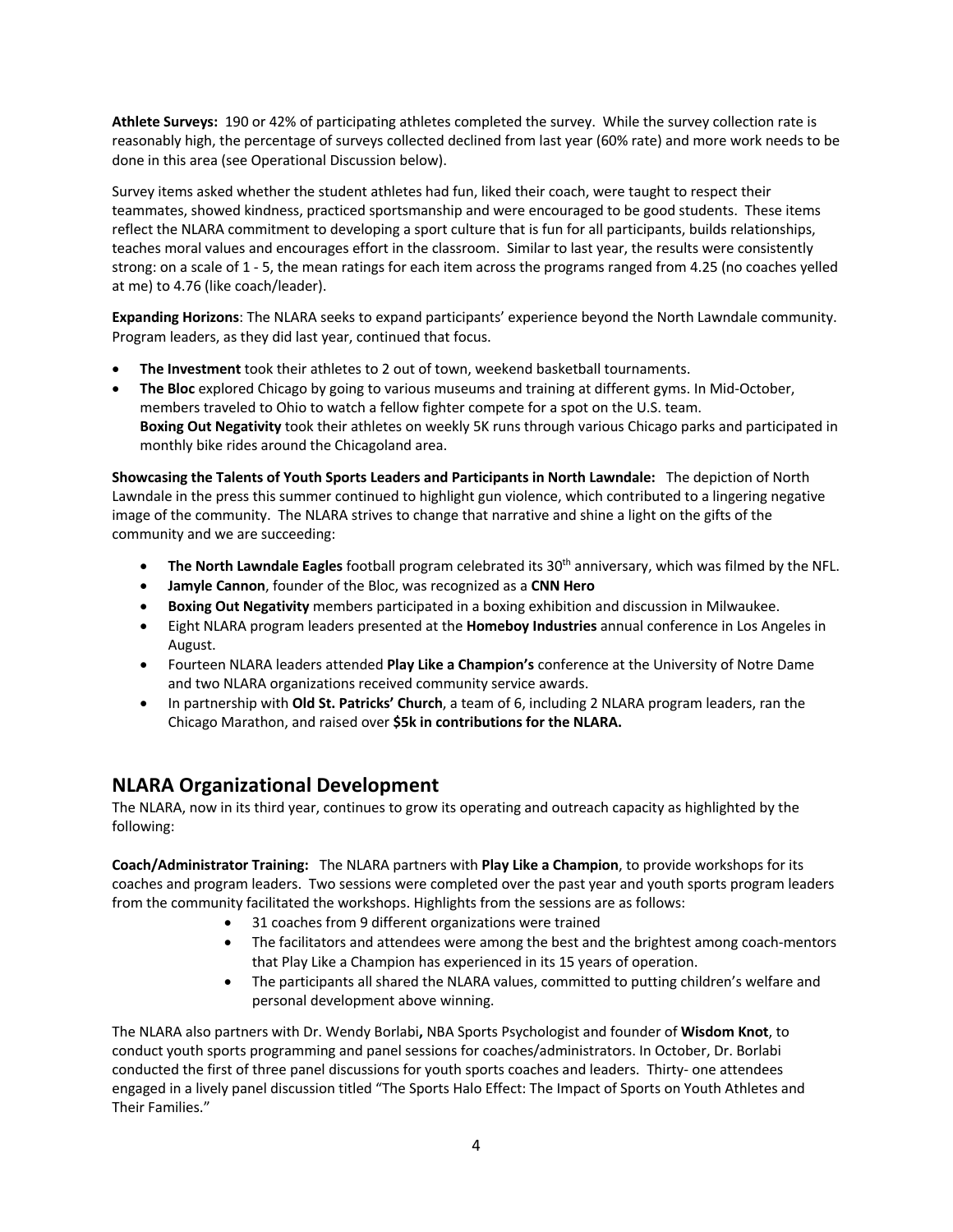**Registration and Data Collection:** The NLARA is committed to developing consistency in its operating processes to support its members and facilitate program delivery and program evaluation. Great strides have been made in the following areas:

- **Participant Registration Forms:** The NLARA developed a standard registration form and succeeded with a 49% completion rate, a significant accomplishment in its first year. Various forms will need to be developed for different event types.
- **Survey Completion:** As noted above, the survey completion percentage declined year over year but still is at a reasonably high rate of 65%. Some programs had a significant drop off in attendance in their last session. We are exploring various options.

The trend data in this report consists primarily of NLARA-sponsored programming activity. Focusing on summer programming has allowed us to develop a data culture among members and demonstrate how we are more effective communicating our results with trend data. The NLARA is building its metrics capabilities to apply to programming year-round, piloting with three member organizations.

**Recruitment: Participants:** The NLARA continues to refine its recruiting efforts and is learning from its members as to how to maximize its efforts for attracting underrepresented populations. For the second consecutive year, the NLARA was constrained by the late dispersal of funding for summer programing. The NLARA is placing more focus on recruiting as follows:

- Strive to finalize recruiting strategies no later than February  $1<sup>st</sup>$
- Develop a centralized recruiting strategy that focuses on all NLARA programs.
- Engage all members in process of recruiting for each other.
- Shift the focus from recruiting for "an event" to recruiting for year- round programming as well.

**Recruitment: New NLARA Members:** The NLARA continues to add new member organizations and prospects are hopeful for next year. Developing relationships include Lawndale Community Academy, The Chicago Lions, USA Ultimate Frisbee Association, Girls in the Game, Sport for Good, Sport for a Stronger Chicago and the Chicago Blackhawks community programs.

**Program Management:** Claude Robinson, UCAN's Executive Vice President of Diversity and External Affairs, plays the Executive Director role of the NLARA, and is the face of the NLARA to the North Lawndale community, managing the NLARA organization and coordinating community outreach, planning and program development.

**Operations Management:** Play Like a Champion project manages the organizational development process for the NLARA and provides operating support by implementing the data and evaluation process and building out operating processes.

**Marketing/Communications:** The NLARA is rolling out its brand in centralized communications as well as establishing the operating processes for its members to further its brand in their marketing efforts (websites, written communications, signage, premiums and clothing). A continued focus will be on supporting members to speak with one voice relative to promoting the NLARA. UCAN Vice President of Marketing Communications Derrick K. Baker is leading that effort.

#### **Fundraising:**

UCAN's Vice President of Development Fred Long is coordinating the NLARA's fundraising efforts.

**Volunteer Engagement**: The NLARA continues to build its volunteer base, led primarily by the work of Old St. Patrick's Church which has partnered with Endless Energy Sports the past two summers running the Trust the Process basketball camp. In 2019 there were 28 volunteers from Old St. Pat's, an increase of 11 from the prior year. Endless Energy and six volunteers conducted the basketball clinic while other volunteers prepared and served food and participated in small group conversations with the youth participants.